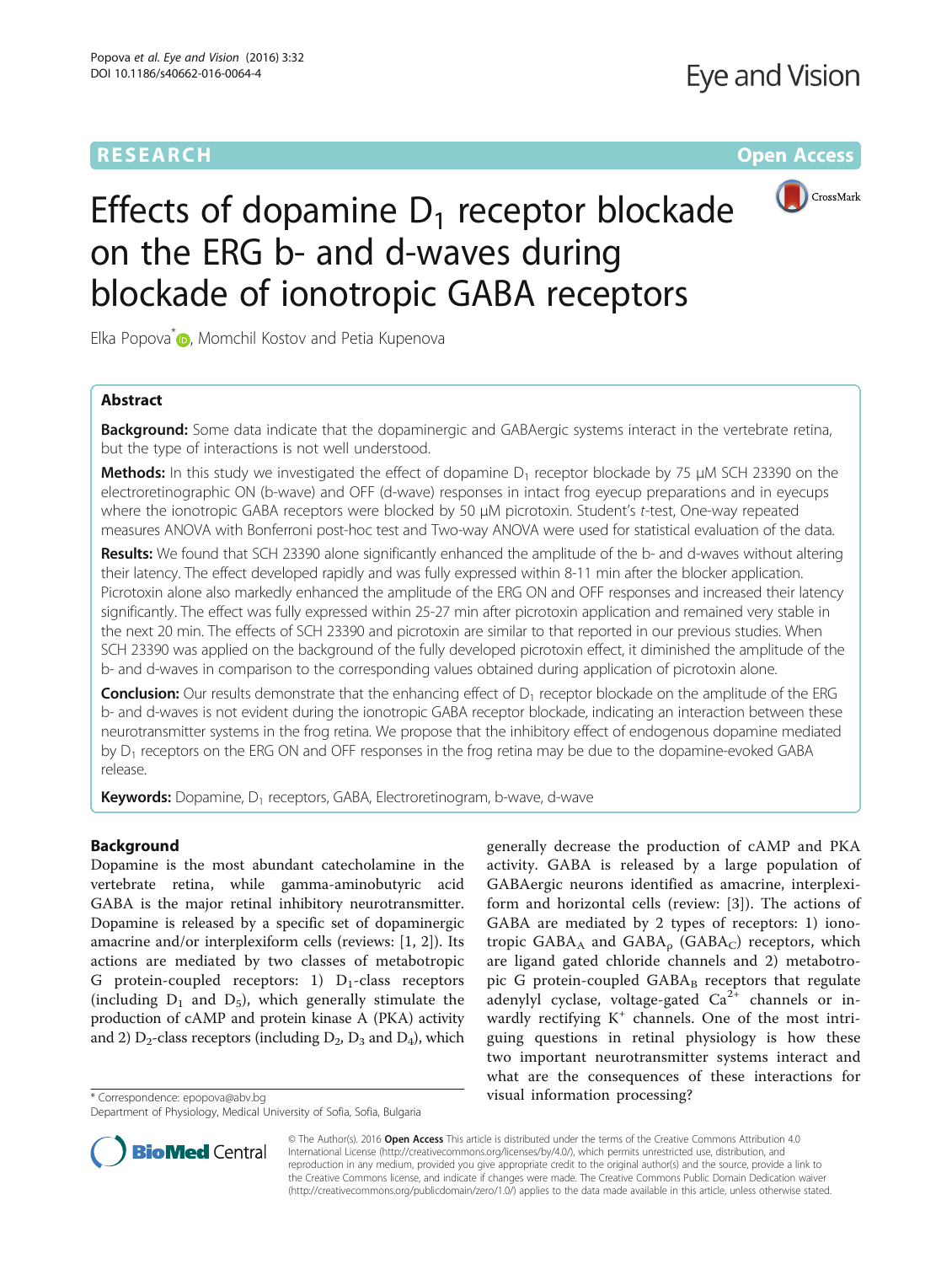A few studies were undertaken in order to investigate the functional effects of dopamine on the retinal GABAergic system. Some authors reported that dopamine and  $D_1$  receptor agonist SKF 38393 increased the GABA-induced currents in rat retinal amacrine cells through phosphorylation of  $GABA_A$  receptors by PKA [[4\]](#page-7-0). Others demonstrated that dopamine and  $D_1$  receptor agonist SKF 38393 selectively reduced the  $GABA_C$ receptor current in catfish cone horizontal cells. The effect was mimicked by an adenylyl cyclase activator forskolin and blocked by the dopamine antagonist haloperi-dol [\[5\]](#page-7-0). Dopamine and  $D_1$  receptor agonist SKF 38393 relieved the GABAergic inhibition, mediated mainly (but not entirely) by  $GABA_C$  receptors, of calcium entry in most bipolar cell terminals in the tiger salamander retina [[6\]](#page-7-0). As a consequence of this effect, dopamine relieved the GABAergic inhibition on the activity of third order retinal neurons. Consistent with these results is a recent finding that dopamine exerts a direct noncompetitive inhibition of human  $GABA_{\rho}$ , but not  $GABA_A$  receptors, expressed in Xenopus laevis oocytes [\[7](#page-7-0)]. The authors proposed that "the binding site for dopamine in  $GABA\rho_1$ receptor is different from the GABA binding site, and is probably not located inside the channel pore". Thus, it appears that dopamine may have opposite effects on the currents mediated by  $GABA_A$  and  $GABA_p$  receptors in single retinal neurons.

One of the easiest ways to investigate the global retinal function in vivo without perturbing any neuronal connections is through the use of an electroretinogram (ERG). The ERG consists of many components, but two components are most prominent in response to long lasting stimuli: b-wave (in response to stimulus onset) and d-wave (in response to stimulus offset). The b- and d-waves are usually used for assessment of the retinal ON and OFF channel activity. There is general consensus that the neuronal generator of the b-wave is primarily the depolarizing (ON) bipolar cells, while the d-wave generation depends mainly on the activity of hyperpolarizing (OFF) bipolar cells with minor contribution of the photoreceptor response at stimulus offset and activity of proximal retinal neurons (reviews: [[8, 9](#page-7-0)]). Therefore, the significance of the dopamine-GABA system interactions for the global retinal function could be revealed by investigating the ERG changes during manipulation (pharmacological or genetic) of the two systems. It has been shown that both  $GABA_C R^{-1}$  and  $D_1R^{-1}$  knockout mice have smaller b-wave amplitude, reduced dark sensitivity and compressed operational range of the roddriven b-wave, while the blockade of  $GABA_A$  receptors did not change these parameters of the response [\[10](#page-7-0)]. The GABA injections into  $D_1R^{-/-}$  mice restored the light sensitivity and operational range of b-waves, showing that the lack of  $D_1R$ -mediated signaling can be completely

masked by exogenous GABA. On the other hand, blockade of  $GABA_C$  receptors had little additive effect on the bwave phenotype in  $D_1R^{-/-}$  mice. Hence, the authors proposed that dopamine acting on  $D_1$ -class receptors induces GABA release from horizontal cells and/or amacrine cells and that GABA is responsible for dopamine effects on the ERG b-wave. Smith et al. [\[11\]](#page-7-0) argued, however, that the activation of dopamine  $D_1$ -class receptors suppressed rather than facilitated GABAergic modulation of mice rod b-wave. They demonstrated that  $D_1$  receptor antagonist SKF 83566 and  $GABA_C$  receptor antagonist TPMPA as well as  $D_1$  receptor agonist SKF 38303 had similar suppressive effects on the rod-mediated b-wave amplitude and sensitivity. Isolating  $GABA_C$  receptor input to ONbipolar cells (with gabazine and strychnine) reversed the effect of  $D_1$  receptor blockade on the amplitude and sensitivity of the b-wave indicating that  $D_1$  receptors can suppress  $GABA_C$  input to ON-BCs. The authors suggested that the  $D_1$  receptor block disinhibited GABA<sub>A</sub> input to GABAergic inhibitory cells that synapse onto ON BCs  $GABA_C$  receptors. The above cited studies provide no information concerning the effects of dopamine on the GABAergic input to OFF bipolar cells because they used brief light flashes, which did not allow separation of ERG ON and OFF responses.

There are no ERG data with respect to dopamine-GABA interactions in the non-mammalian retina. In this study we investigated the effect of dopamine  $D_1$  receptor blockade with SCH 23390 on the ERG b- and d-waves in intact frog eyecup preparations and in eyecups where the ionotropic GABA receptors were blocked by picrotoxin. We found that the enhancing effect of SCH 23390 on the amplitude of the both ERG waves is not evident during the GABAergic blockade.

#### Methods

The experiments were carried out on dark adapted eyecup preparations of the frog (Rana ridibunda), continuously superfused with Ringer solution (NaCl 110 mM, KCl 2.6 mM, NaHCO<sub>3</sub> 10 mM, CaCl<sub>2</sub> 1.6 mM, MgCl<sub>2</sub> 0.8 mM, Glucose 2 mM; HCl 0.5 mM to adjust pH to 7.8) at a rate of 1.8 – 1.9 ml/min, at 16-18 °C and supplied with moistened  $O_2$ . The frogs were first anesthetized in water containing 500 mg/l Tricaine methanesulfonate (Sigma-Aldrich Chemie GmbH). They were then decapitated and pithed. The experimental procedure has been approved by protocol № 8/15.04.2015 from the Committee for ethics in scientific research of Medical University of Sofia, Bulgaria. The  $D_1$ -class dopamine receptors were blocked by using SCH 23390 (Sigma-Aldrich Chemie GmbH) dissolved in Ringer solution to a concentration of 75 μM. This concentration was chosen among other concentrations tested (25 μM and 50 μM) because it had maximal effect on the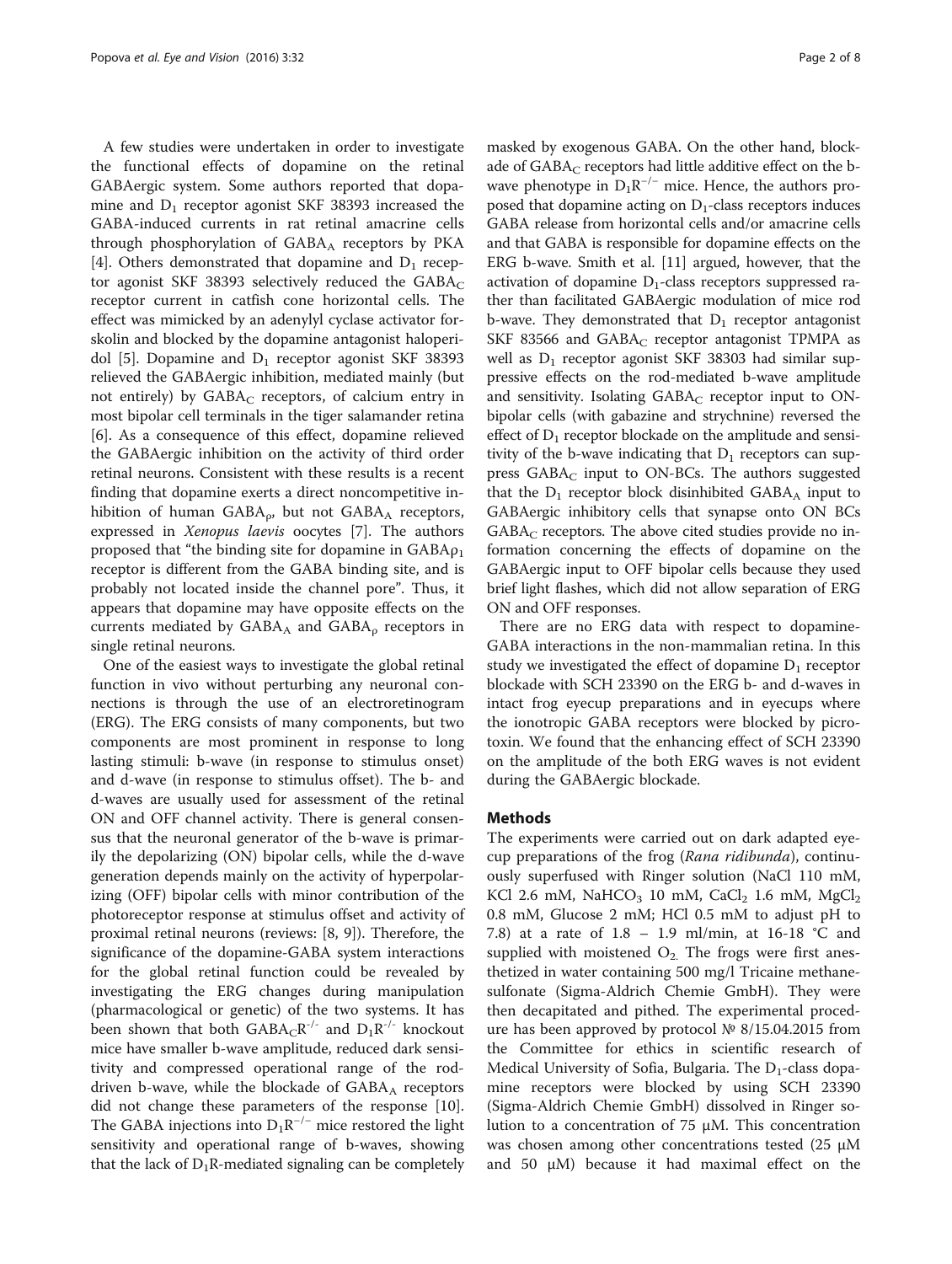amplitude of both ERG waves (see Additional file [1](#page-6-0)). The ionotropic  $GABA_A$  and  $GABA_o$  receptors were blocked by using 50 μM picrotoxin (Flika, Buchs, Switzerland) dissolved in the perfusion solution. The same concentration of picrotoxin has been used in many of our previous studies [[12](#page-7-0)–[14](#page-7-0)]

#### Experimental procedure

The frogs were dark adapted for 24 h and then the eyecups were prepared under dim red light. The rhythmic light stimulation began after additional period of dark adaptation for 10 min. Diffuse white light stimuli (150 W tungsten halogen lamp) with 5 s duration were presented repeatedly at interstimulus interval of 25 s. The light intensity was  $6 \times 10^2$  quanta s<sup>-1</sup>  $\mu$ m<sup>-2</sup> falling at the plane of the retina. The stimulus intensity was chosen on the basis of our previous experiments showing that it generates responses in the steepest part of the  $V - log I$  function for both the b- and d-waves in dark adapted frog eyecups [[12, 15, 16](#page-7-0)]. Using of long stimuli may light adapt the retina, but it is not expected to change the drug effects because it has been shown in many of our previous works that the effects of SCH 23390 and PT did not depend critically on the state of light adaptation [\[12, 14, 15\]](#page-7-0).

The results are based on 33 experiments, divided into 4 experimental groups according to the substances applied: 1) *Control group*  $(n = 8)$ . The eyecups were perfused with Ringer solution throughout the whole 55 min period. 2) SCH 23390 group ( $n = 8$ ). The eyecups were perfused with Ringer solution for 10 min first and then with 75 μM SCH 23390 for 25 min. In one of the experiments the perfusion was switched again to Ringer solution for 15 min in order to follow the recovery from the SCH 23390 effects. 3) *Picrotoxin group*  $(n = 9)$ . The eyecups were perfused with Ringer solution for 10 min first and then with 50  $\mu$ M picrotoxin for 45 min. The recovery from picrotoxin effects was not investigated in the present study because it has been demonstrated in our previous work [[13\]](#page-7-0). 4) Picrotoxin + SCH 23390 group  $(n = 8)$ . The eyecups were consequently perfused with Ringer solution (for 10 min), 50 μM picrotoxin (for 27 min) and 50 μM picrotoxin + 75 μM SCH 23390 (for 18 min).

### ERG recording and data analysis

The electroretinograms were recorded by means of nonpolarized Ag/AgCl electrodes at bandpass of 0.1 - 1000 Hz (DC/AC differential amplifier model 3000; A-M Systems) and digitized at 2000 Hz, 16 bit resolution (Data acquisition system Biopac MP 150). The amplitude of the b-wave was measured from the peak of the awave to the peak of the b-wave, while that of the d-wave was measured from the baseline to the peak of the wave.

Then the amplitudes were normalized to the values obtained in the 10th minute from the beginning of the experiments because it was the last minute of the control period. The latency of the ERG waves was measured from the stimulus onset (for b-wave) or offset (for dwave) to the beginning of the wave. The latency was measured in the following time points from the beginning of the experiment: 10th minute - last minute of the control period; 21st minute – time when the SCH 23390 effects reached their maximum; 37th minute – time when the picrotoxin effects reached their maximum and it was the last minute prior to switching the perfusion to picrotoxin + SCH 23390; 48th minute – time when the SCH 23390 effects were expected to reach their maximum during combined picrotoxin + SCH 23390 application.

Two-way ANOVA (OriginPro 8 software, OriginLab Corporation, Northhampton, MA) was used for statistical evaluation of the differences in the normalized amplitude values between different groups. One-way repeated measures ANOVA with Bonferroni post-hoc test was used to evaluate the period where the blocker effect on the ERG wave amplitude was stable in time (plateau period). Paired *t*-test was used for statistical evaluation of the latency changes in each group at the above mentioned time points (compared to the 10th minute). A  $p$  value of <0.05 was considered significant.

#### Results

#### Control group

The amplitude of the b-wave remained unchanged during the entire course of the control experiments. This is demonstrated in Figs. [1a](#page-3-0) and [2a](#page-5-0), where the b-wave amplitude was normalized to the value  $(266 \pm 56.12 \text{ }\mu\text{V})$ obtained in the 10th minute from the beginning of the experiments. The normalized d-wave amplitude  $(100\% = 91 \pm 27.7 \text{ }\mu\text{V})$  showed a tendency for small diminution, which is typical for the OFF responses in these stimulation conditions (Fig. [1b](#page-3-0); Fig. [2b\)](#page-5-0). The latency of the ERG waves was not significantly altered during the perfusion with Ringer solution (Table [1](#page-4-0)).

#### SCH 23390 group

The amplitude of the ERG waves was relatively stable in the initial control period when the eyecups were perfused with Ringer solution only. Switching the perfusion to 75 μM SCH 23390 caused an increase of the amplitude of the b-wave (to  $\sim$  127%) and d-wave (to  $\sim$  137%) with respect to their initial values  $(100\% = 195 \pm 36.74 \,\mu\text{V})$ for the b-wave;  $100\% = 61 \pm 13.18$   $\mu$ V for the d-wave) (Figs. [1](#page-3-0) a, b). The effect developed rapidly and reached a plateau sooner for the b-wave (7th min from the beginning of SCH 23390 perfusion) than for the d-wave (11th min) (Figs. [1a, b\)](#page-3-0). The effect of the blocker during the plateau period was very stable in time. There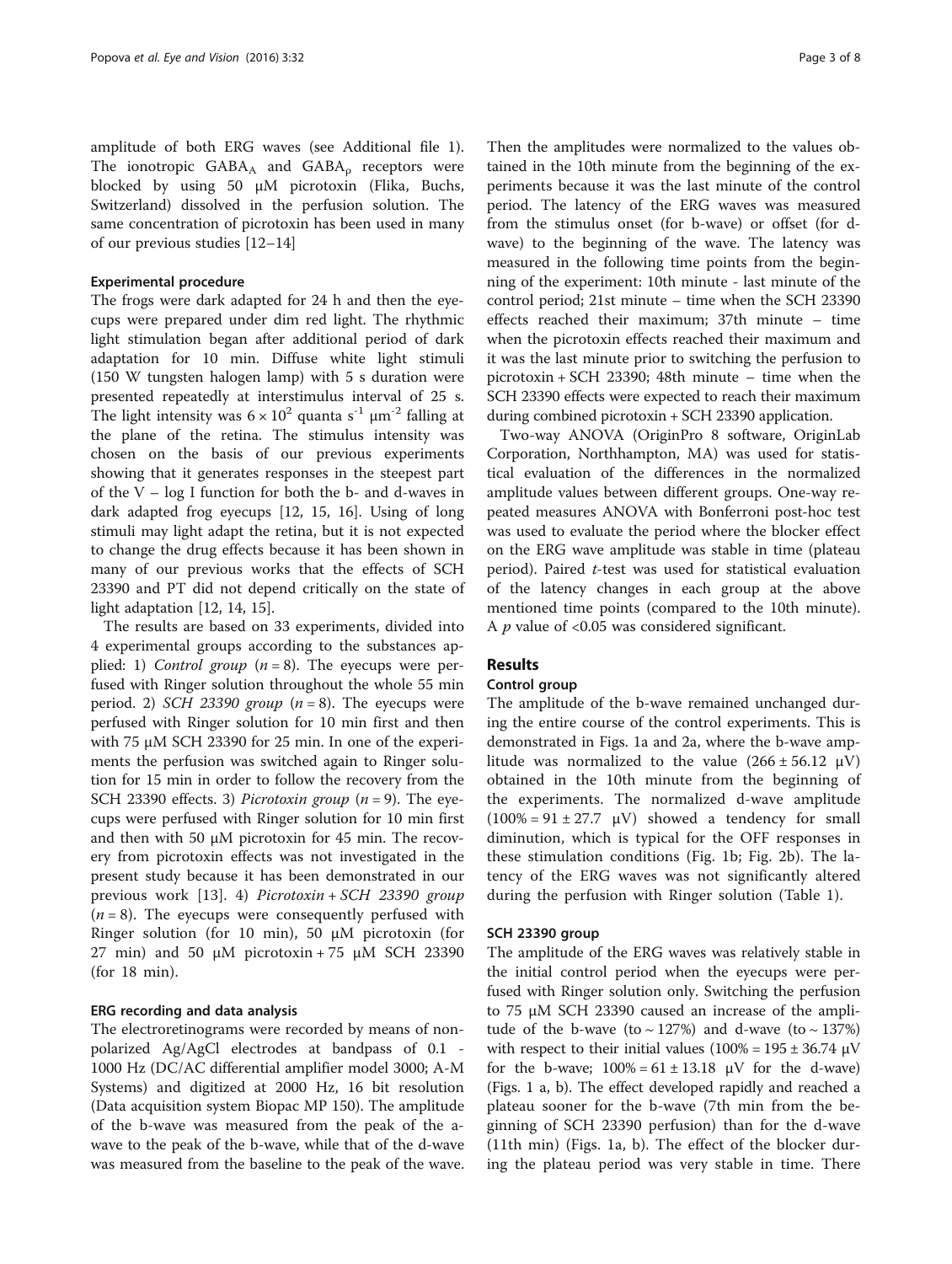<span id="page-3-0"></span>

were no significant differences between the mean values of the normalized ERG wave amplitude at different time points during that period as revealed by Bonferroni post-hoc test and One-way repeated measures ANOVA with Greenhouse-Geisser correction (F  $_{(1.65, 11.58)} = 0.82$ ,  $p > 0.05$  for the b-wave;  $F_{(2,1, 14.73)} = 1.20$ ,  $p > 0.05$  for the d-wave). During the plateau period, the amplitudes of the b- and d-waves were significantly higher than the corresponding values obtained in the control group (Two-way ANOVA, F  $_{(1,159)} = 385.1$ ,  $p < 0.001$  for the b-wave; F  $_{(1,159)} = 433.4$ ,  $p < 0.001$  for the d-wave). Perfusion with SCH 23390 did not significantly alter the latency of the ERG waves (Table [1\)](#page-4-0). These results are consistent with our previous findings in the dark adapted frog retina [[15](#page-7-0), [16\]](#page-7-0) and indicate that endogenous dopamine acting through  $D_1$  receptors has a suppressive action on the amplitude of the ERG ON and OFF responses. The amplitude of the ERG waves recovered considerably when the perfusion was switched again to Ringer solution (Fig. 1 c).

#### Picrotoxin group

Perfusion with 50 μM picrotoxin caused a considerable increase of the amplitude of the b-wave  $(\sim 300\%)$ and d-wave (~530%) in comparison to their initial values (b-wave:  $100\% = 263 \pm 38.25 \, \mu\text{V}$ ; d-wave:  $100\% =$  $108 \pm 18.40 \mu V$ ) (Figs. [2](#page-5-0) a, b). The effect developed much

slower than that of SCH 23390 and reached a plateau after 25 min from the beginning of picrotoxin perfusion. After that time, the effect was very stable till the end of the experiment (Figs. [2](#page-5-0) a, b, c). No significant difference between the mean values of normalized ERG wave amplitude at different time points during the plateau period was observed as revealed by Bonferroni post-hoc test and Oneway repeated measures ANOVA with Greenhouse-Geisser correction  $(F_{(2.78, 22.28)} = 2.63, p > 0.05$  for the b-wave;  $F_{(1.82, 14.58)} = 1.02$ ,  $p > 0.05$  for the d-wave). During the plateau period, the amplitudes of both ERG waves were significantly greater compared to the corresponding values obtained in the control experiments (Two-way ANOVA, F  $_{(1.157)}$  = 1011.6, p < 0.0001 for the bwave; F  $_{(1,157)} = 630.1, p < 0.001$  for the d-wave). Picrotoxin not only altered the amplitude of the ERG responses, but also significantly delayed their latencies (Table [1](#page-4-0)). These results are in line with our previous data showing that the blockade of ionotropic GABA receptors in the frog retina always has an enhancing effect on the amplitude of the band d-waves combined with lengthening of their latencies irrespective of adaptation state and stimulus intensity used [13; for review: 3]. This means that activation of ionotropic GABA receptors by endogenous GABA leads to diminution of the amplitude, but speeds up the time courses of the ERG ON and OFF responses.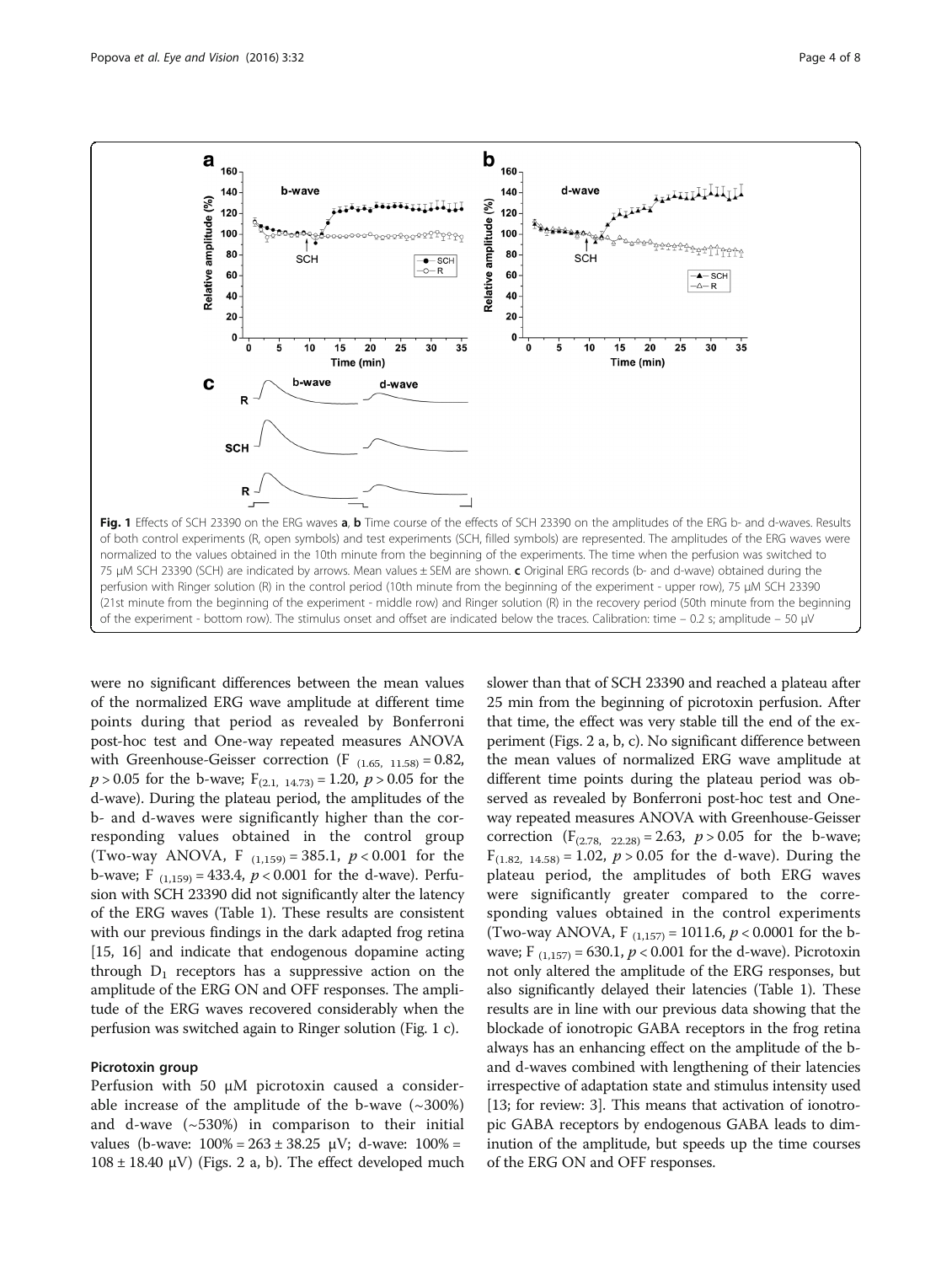<span id="page-4-0"></span>Table 1 Effects of SCH 23390, picrotoxin and combined picrotoxin + SCH 23390 application on the latency of the ERG b- and d-waves, obtained at different time periods (minutes from the beginning of the experiment)

| Group        | Latency (ms) | 10 min         | $21$ min       | 37 min         | 48 min         |
|--------------|--------------|----------------|----------------|----------------|----------------|
| $\mathsf{R}$ | b-wave       | $115 \pm 4.92$ | $112 \pm 6.58$ | $111 \pm 3.09$ | $110 \pm 5.20$ |
|              | d-wave       | $104 \pm 5.05$ | $100 \pm 7.14$ | $105 \pm 8.54$ | $97 \pm 8.45$  |
| SCH          | b-wave       | $113 \pm 3.47$ | $117 \pm 5.28$ |                |                |
|              | d-wave       | $95 \pm 6.66$  | $106 \pm 8.77$ |                |                |
| PT           | b-wave       | $124 \pm 7.36$ |                | $135 \pm 6.74$ | $133 \pm 7.21$ |
|              |              |                |                | p < 0.008      |                |
|              | d-wave       | $104 \pm 6.91$ |                | $127 \pm 7.60$ | $127 \pm 7.29$ |
|              |              |                |                | p < 0.00002    |                |
| PT+SCH       | b-wave       | $127 \pm 5.21$ |                | $133 \pm 5.98$ | $133 \pm 7.05$ |
|              |              |                |                | p < 0.042      |                |
|              | d-wave       | $112 \pm 6.81$ |                | $131 \pm 7.60$ | $127 \pm 9.5$  |
|              |              |                |                | p < 0.018      |                |

The statistical significance of the differences between the values obtained before (10 min) and after drug application (37 min) is evaluated using paired t-test. Means ± SEM are shown

#### Picrotoxin + SCH 23390 group

After the initial control period, the eyecups in this group were treated with picrotoxin alone for 27 min and with a combination of picrotoxin and SCH 23390 afterwards. As it could be expected from the results of the previous group, perfusion with picrotoxin alone caused a great enhancement to the amplitude of the b- wave (to  $\sim$  300%; 100% = 194 ± 27.77 µV) and d-wave (to  $\sim$  457%; 100% = 62 ± 9.2 µV) and lengthening of its response latency (Figs. [2](#page-5-0) a, b, c) (Table 1). We compared the increase of the amplitude of the ERG waves in this group with that obtained in the picrotoxin group. No significant differences were obtained between the two groups (Two-way ANOVA, F  $_{(1,130)} = 0.66.6$ ,  $p > 0.05$  for the b-wave; F  $_{(1,131)} = 2.13$ , p > 0.05 for the d-wave for the time between 30th and 37th minute from the beginning of the experiment). This indicates that the picrotoxin effect was expressed to a similar degree in both groups and thus, we could expect that it would have a similar time course. When the perfusion was switched to the solution containing picrotoxin and SCH 23390 (37th minute from the beginning of the experiment), a diminution of the amplitudes of the b- and d-waves was evident (Figs. [2](#page-5-0) a, b). The effect developed rapidly and reached a plateau 8-10 min after the beginning of the picrotoxin + SCH 23390 perfusion. The plateau period was confirmed by Bonferroni post-hoc test and Oneway repeated measures ANOVA with Greenhouse-Geisser correction ( $F_{(2.76, 19.31)} = 0.89$ ,  $p > 0.05$  for the b-wave;  $F_{(2.30, 16.13)} = 0.67$ ,  $p > 0.05$  for the d-wave), which revealed no significant differences between the mean values of normalized ERG wave amplitude at different time points during that period. The time course of the described effect resembled the time course of the effect of SCH 23390 alone, but was in the opposite direction. We compared the normalized amplitude values of the ERG waves during combined picrotoxin plus SCH 23390 treatment to its value obtained in picrotoxin group during the same time period (43 – 52 min). Two-way ANOVA revealed a significant difference between the two groups ( $F_{(1,169)}$ ) = 30.96,  $p < 0.0001$  for the b-wave; F  $_{(1,169)} = 35.21$ ,  $p <$ 0.0001 for the d-wave). This means that SCH 23390 applied on the background of the GABAergic blockade, significantly decreased the b- and d-wave amplitudes. The perfusion with picrotoxin + SCH 23390 did not significantly alter the latencies of the ERG responses as compared to that obtained during the preceding perfusion with picrotoxin alone (Table 1). This result could be expected because SCH 23390 alone also had no significant effect on this response parameter.

It was very interesting to investigate the interactions between the GABAergic system mediated by ionotropic GABA receptors and the dopaminergic system mediated by  $D_1$  receptors when their respective blockers were applied in the reverse order. However, the results from such experiments where SCH 23390 was applied first and then picrotoxin was co-applied could not be informative because the effects of SCH 23390 were not very stable at that time. The effects of SCH 23390 upon the d-wave amplitude declined after  $\sim$  25 min from the beginning of the blocker perfusion (Fig. [3](#page-6-0)). If we switch the perfusion from SCH 23390 to SCH 23390 + picrotoxin after 11-12 min from the beginning of SCH 23390 perfusion (when the maximum of SCH effect is reached), we will only have 13-14 min with stable SCH 23390 effect upon the d-wave amplitude. During this short time period,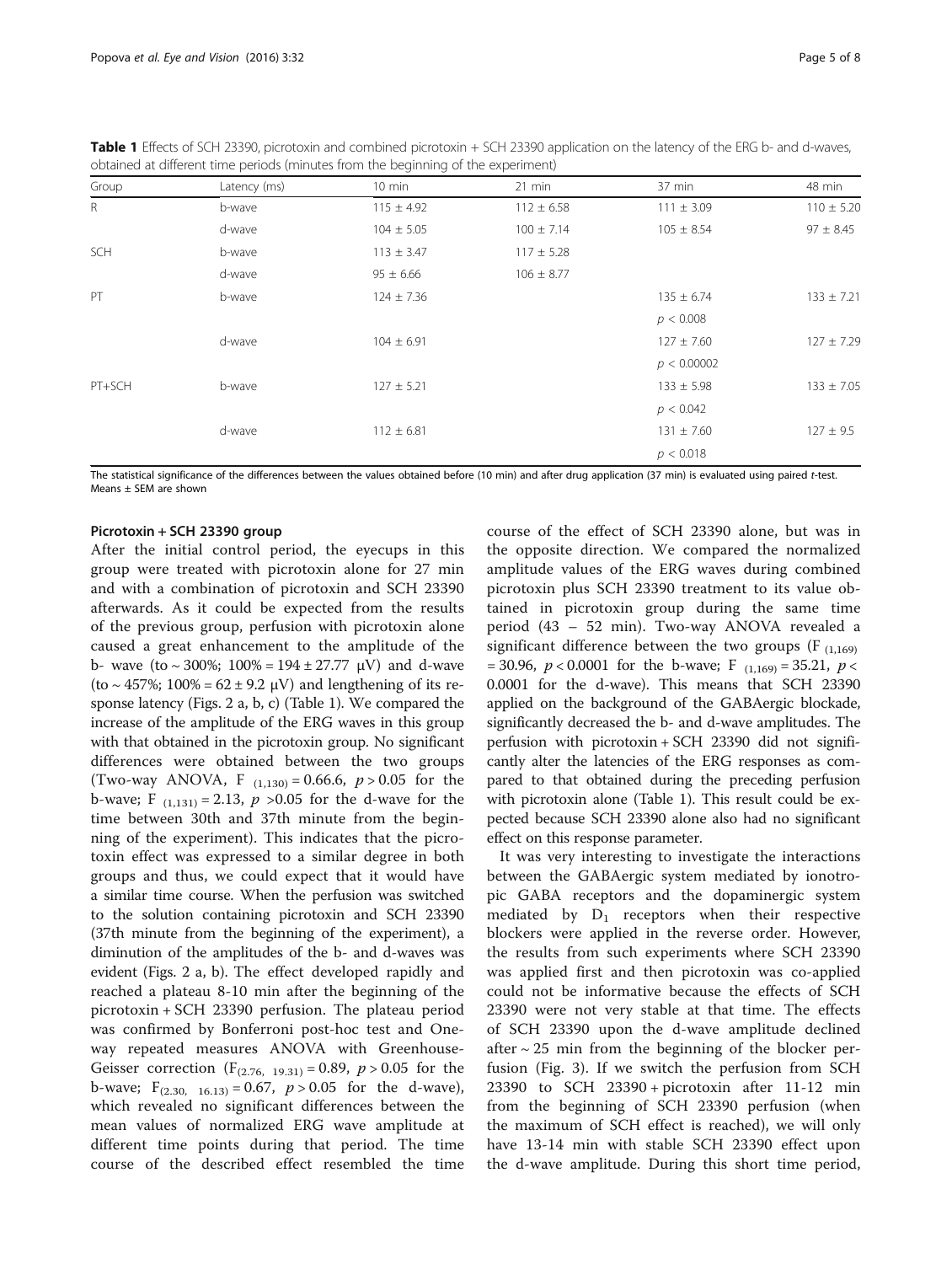<span id="page-5-0"></span>

traces. Calibration: time – 0.2 s; amplitude – 50 μV

picrotoxin effects could not reach their maximal expression. Thus, the effect of the GABAergic blockade could not be investigated on the background of stable D1 receptor blockade. As a consequence, no conclusion could be drawn for the interaction between the two systems (especially for the OFF response).

#### **Discussion**

Our results clearly show that the isolated blockade of dopamine  $D_1$  receptors and ionotropic GABA receptors have enhancing effects on the amplitudes of both the ON and OFF responses in a frog ERG. This means that endogenous dopamine acting through  $D_1$ -class receptors as well as endogenous GABA acting through ionotropic GABA receptors decreases the amplitudes of the ERG band d-waves. Our results are in odds with the results showing that the b-wave amplitude is suppressed in retinas with compromised  $D_1$  receptor function (fish: [\[17](#page-7-0)]; rabbit:  $[18, 19]$  $[18, 19]$  $[18, 19]$  $[18, 19]$ ; mouse:  $[10, 20-22]$  $[10, 20-22]$  $[10, 20-22]$  $[10, 20-22]$  $[10, 20-22]$  $[10, 20-22]$ ). The cited results indicate that the activation of  $D_1$  receptors by endogenous dopamine in fish, mouse and rabbit retinas enhances the b-wave amplitude. As the activities of ON bipolar cells are the main neuronal generators of the b-wave, it means that the light responses of ON bipolar cells are probably enhanced under the influence of dopamine  $D_1$ receptor activation. Unfortunately, the effects of selective  $D_1$  receptor agonists and antagonists on the light responses of single ON and OFF bipolar cells were not thoroughly investigated in different species. It has been shown, however, that dopamine, acting through  $D_1$ -class dopamine receptors, enhances the response to glutamate in amphibian OFF bipolar cells [[23\]](#page-7-0). As glutamate is the neurotransmitter of photoreceptors, it is reasonable to expect that the enhanced glutamate-gated current in OFF bipolar cells would enhance their light responses. A similar suggestion could be made from the results reported in the zebrafish retina, where dopamine decreases the voltage-activated potassium currents via  $D_1$ receptor-coupled G-protein pathways in ON bipolar cells [[24\]](#page-7-0). All these indirect data led to the suggestion that activation of  $D_1$  receptors would enhance the light responses of both the ON and OFF bipolar cells.

If activation of  $D_1$  receptors has a similar action in the frog retina why then does SCH 23390 enhance rather than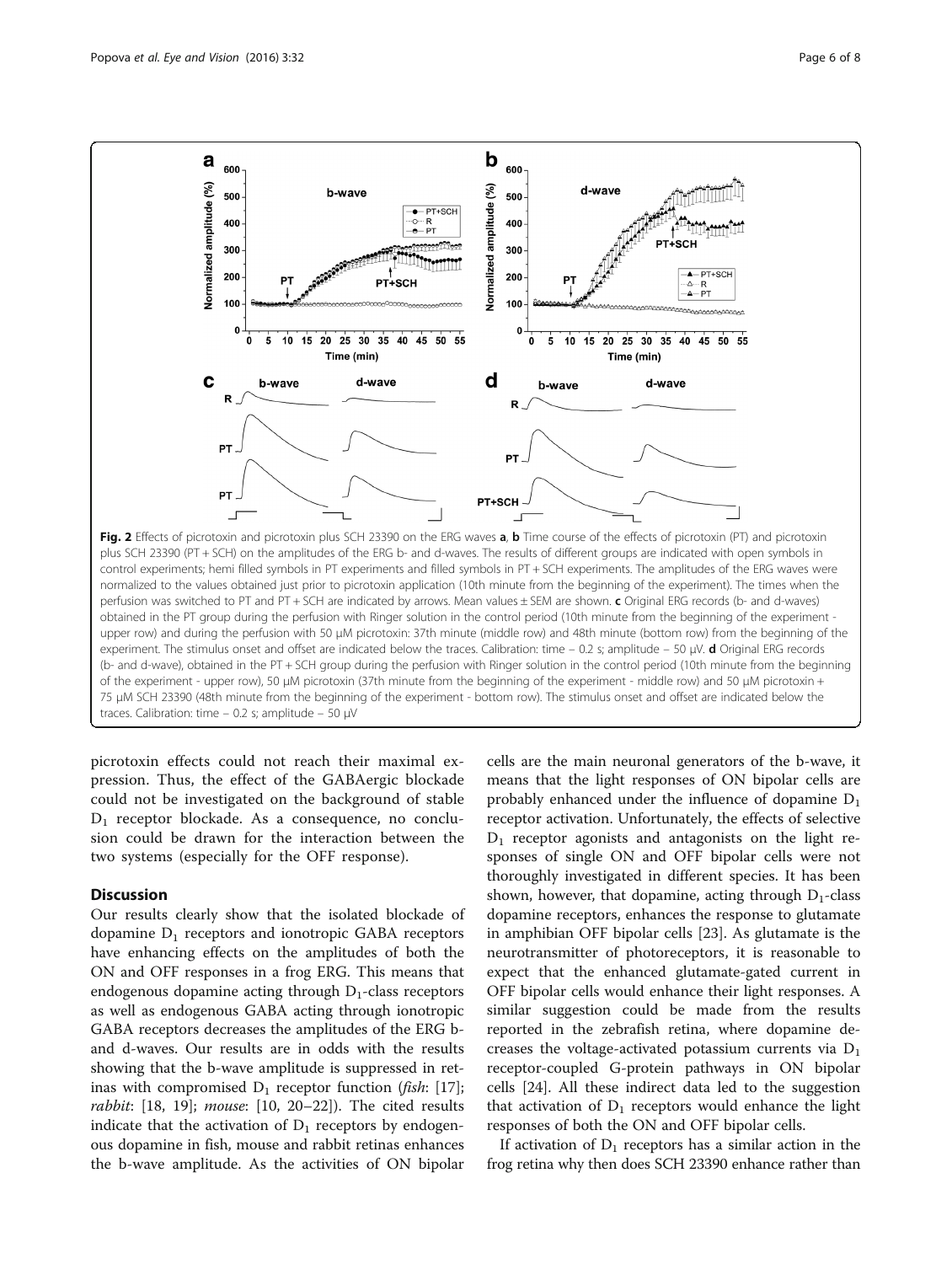<span id="page-6-0"></span>

diminish the b- and d-wave amplitudes? One possible explanation is that dopamine, acting on  $D_1$  receptors, releases GABA from the GABAergic neurons. GABA would decrease the b- and d-wave amplitudes through its action on ionotropic GABA receptors. If ionotropic GABA receptors are blocked, however, this action of GABA would be prevented and dopamine  $D_1$  receptor activation would have an enhancing action on the ERG ON and OFF responses. We indeed demonstrated that the application of SCH 23390 during the ionotropic GABA receptor blockade caused a diminution instead of enhancement of the amplitude of both the b- and d-waves. Thus, it seems possible that the enhancing effect of  $D_1$  receptor activation on the ERG waves in the frog retina is obscured by the suppressive action of GABA released under the influence of dopamine. Dopamine  $D_1$  receptor inducing GABA release has been proposed to exist in the mouse retina [[10](#page-7-0)] and is documented in the presence of free  $Ca^{2+}$  in the fish retina [[25](#page-7-0)]. Because an opposite effect of dopamine on the GABA release was seen in  $Ca^{2+}$ -free medium, it has been proposed that dopamine stimulates  $Ca^{2+}$ -dependent GABA release and inhibits  $Ca^{2+}$ -independent GABA release [\[25\]](#page-7-0). The latter suggestion is supported by other authors who have shown that dopamine acting through  $D_1$ -class receptors fully inhibits the Ca<sup>2+</sup>-independent release of GABA in the fish retina [\[26](#page-7-0)–[28\]](#page-7-0). Other authors insist, however, that dopamine only partly inhibits the  $Ca<sup>2+</sup>$ -independent release of GABA (rat:[[29](#page-7-0)]) or that dopamine and  $D_1$  receptor agonist SKF 38393 inhibit the  $Ca<sup>2+</sup>$ -independent release of GABA only when NMDA receptors are activated (in  $Mg^{2+}$ -free medium) (*chick*: [[30](#page-7-0)]). An intriguing fact is that the latter effect of dopamine is not prevented by the antagonists of both dopamine receptor classes [\[30](#page-7-0)]. It was demonstrated [[31](#page-7-0)] that dopamine and SKF 38393 bind to the NMDA channel and block it by a voltage-dependent mechanism in embryonic chick neurons. Similar effect has been seen in neonatal

striatal neurons, but not in adult animals, where dopamine  $D_1$  receptor activation produces a potentiation of the NMDA response [\[32](#page-7-0)]. It remains to be determined if similar developmental switch in  $D_1$  modulation of NMDA receptors occurs in the retina. More studies are needed to understand the effect of dopamine  $D_1$  receptor activation on GABA release and GABAergic neurotransmission in vertebrate retina.

### Conclusion

Our results clearly show that an isolated  $D_1$  dopamine receptor blockade by SCH 23390 as well as an isolated ionotropic GABA receptor blockade by picrotoxin has an enhancing effect on the b- and d-wave amplitudes in a frog ERG. The enhancing effect of  $D_1$  receptor blockade is not seen during simultaneous application of picrotoxin, indicating that there is a significant interaction between dopaminergic and GABAergic systems in the frog retina.

#### Additional file

[Additional file 1: Figure S1.](dx.doi.org/10.1186/s40662-016-0064-4) Effects of different concentrations of SCH 23390 on the amplitudes of the ERG b- and d-waves. The amplitudes of the ERG waves were normalized to the values obtained just prior to SCH 23390 application. Means ± SEM are shown. (TIFF 879 kb)

#### Authors' contributions

EP conceived the idea for the study, performed experiments, analyzed the data, and wrote the manuscript. MK and PK performed experiments and participated in the discussion of the manuscript. All authors read and approved the final manuscript.

#### Competing interests

The authors declare that they have no competing interests.

Received: 29 June 2016 Accepted: 24 November 2016 Published online: 07 December 2016

#### References

1. Witkovsky P. Dopamine and retinal function. Doc Ophthalmol. 2004;108:17–40.